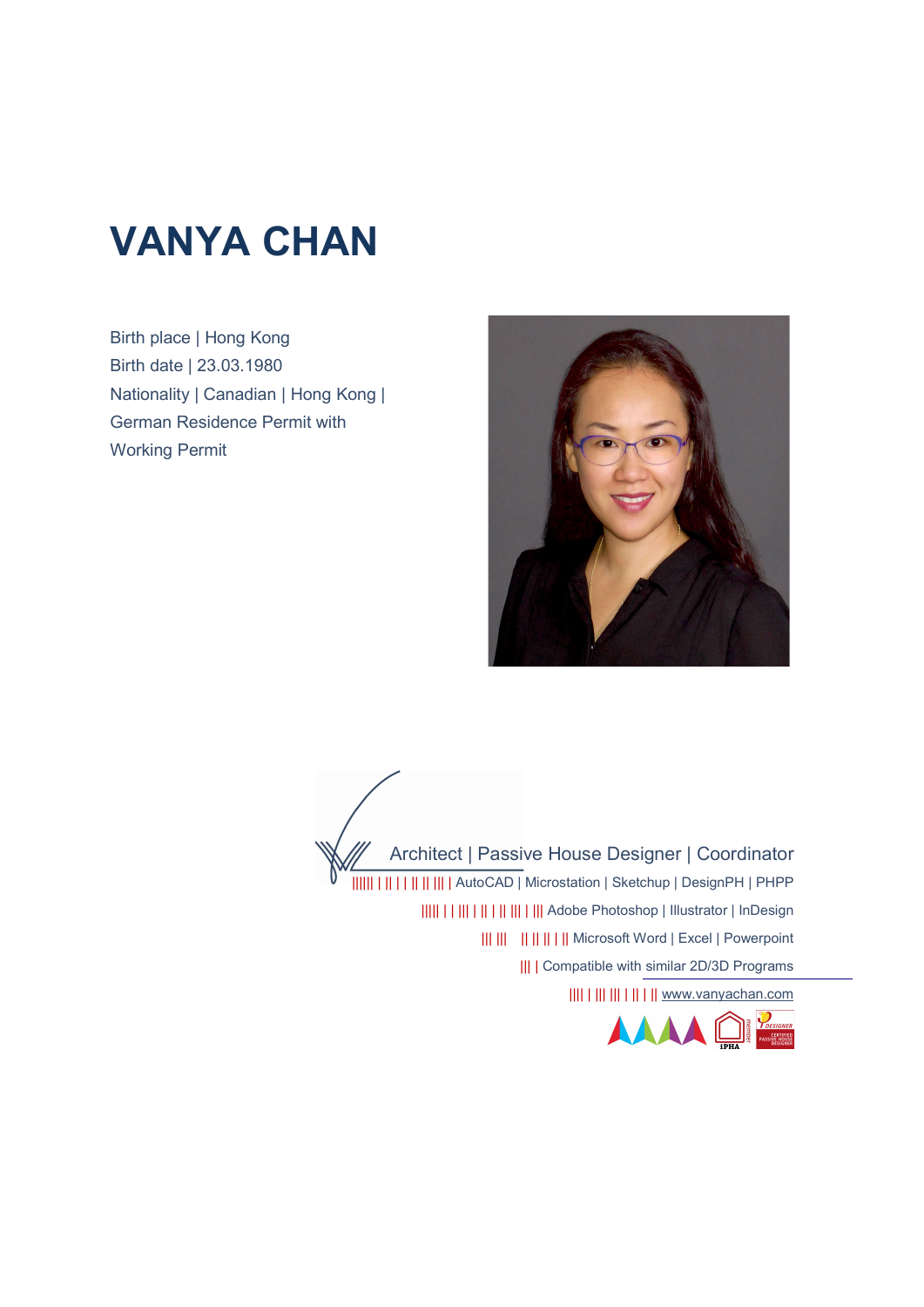| <b>EXPERIENCE</b>       |                                                                 |  |  |
|-------------------------|-----------------------------------------------------------------|--|--|
| <b>NEST Architekten</b> | Architect & Passive House Designer   Munich                     |  |  |
| 03. 2018 - Present      | Prinz-Eugen-Park WA3 West, Munich, Bavaria                      |  |  |
|                         | Detail Design- Completion (HOAI Phase 5-9)                      |  |  |
|                         | 7 Residential new built buildings to Passive House Standard     |  |  |
|                         | To be completed by end of 2019                                  |  |  |
|                         |                                                                 |  |  |
| <b>Freelancer</b>       | Designer   Canada   Germany                                     |  |  |
| 07. 2017 - Present      | Eichmühle Restaurant, Regenstauf, Bavaria                       |  |  |
|                         | Concept - Extension of Restaurant - existing in a historic      |  |  |
|                         | building from the 13 <sup>th</sup> Century                      |  |  |
|                         | AutoCAD, Sketchup - Interior Design - new Apartments and        |  |  |
|                         | Office space on 1/F -4/F                                        |  |  |
| $10.2015 - 12.2015$     | Farmhouse', Grey Highlands, Ontario, 230 m <sup>2</sup>         |  |  |
|                         | Concept Design for a custom home                                |  |  |
|                         | AutoCAD & Sketchup                                              |  |  |
| 09. 2015 - Present      | Wen's Residence, Toronto, Ontario, 620 m <sup>2</sup>           |  |  |
|                         | Concept to Detail Design for a custom home                      |  |  |
|                         | AutoCAD, 3-Generation home - 2 family living connected by a     |  |  |
|                         | communal living space                                           |  |  |
|                         | Project pending building permit                                 |  |  |
| $08.2015 - 2018$        | Ashbury Lane, Dorset, Ontario, 230 m <sup>2</sup>               |  |  |
|                         | Hand sketches, AutoCAD & Sketchup                               |  |  |
|                         | Extension and Renovation of Cottage, Built-in furniture         |  |  |
| 09. 2012 -08. 2015      | Kensington Dr., Richmond Hill, Ontario, ca. 1100 m <sup>2</sup> |  |  |
|                         | Plan and construct private home on 6000 m <sup>2</sup> lot      |  |  |
|                         | AutoCAD, Sketchup, & Powerpoint Moodboards                      |  |  |
|                         | Supervise and work with contractors                             |  |  |
|                         | Completed - Energuide Rating: 89 (Canadian Energy Efficiency    |  |  |
|                         | rating)                                                         |  |  |
|                         |                                                                 |  |  |
|                         |                                                                 |  |  |
| Aedas Shanghai          | Senior Architect   Shanghai                                     |  |  |

| $09.2011 - 08.2012$ | Leshan JinGiaSha Residential Development          |
|---------------------|---------------------------------------------------|
|                     | - Concept Design – Design team lead               |
|                     | - AutoCAD, Sketchup, Photoshop, Microsoft Project |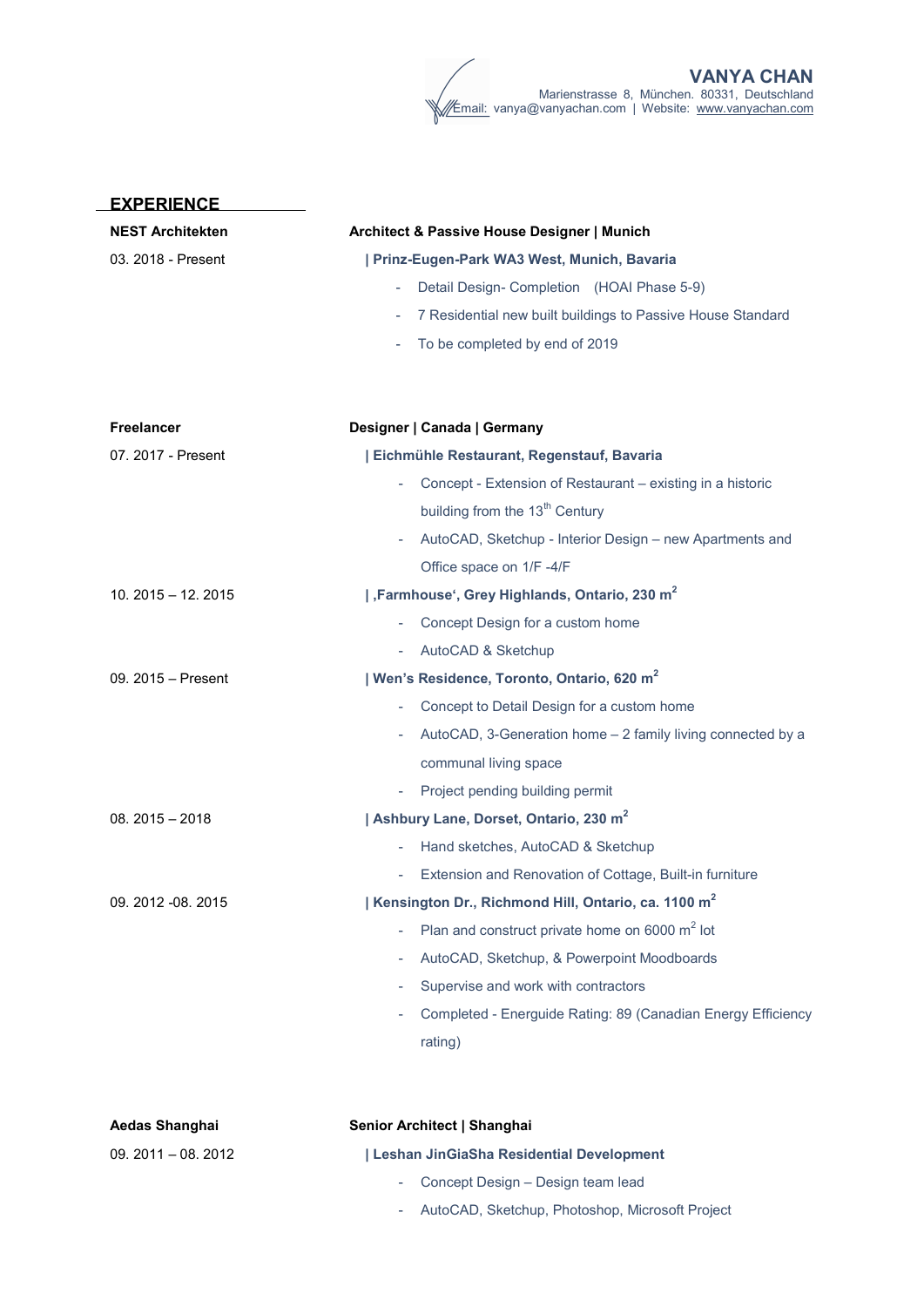## | Tishman Speyer Leshan Blvd, Chengdu, 160,000 m<sup>2</sup>

- Residential & Commercial
- Schematic Design Facade Design for residential towers, retail, and exhibition hall
- AutoCAD, Photoshop, Microsoft Project

## RMJM Hong Kong

03. 2007 – 08. 2010

#### Architect | Hong Kong

#### | Extension & Upgrade of Admiralty Subway Station, Hong Kong

- Schematic Design to Tender Documentation
- Microstation, Sketchup, Photoshop
- Work directly in client's satellite office, Hong Kong (MTR) with clients and engineers
- Planning of all vertical elements (BOH & FOH), all public spaces, assist in design of new entrance

## | Sand's Casino, Macau, 1,000,000 m<sup>2</sup>

- Concept to Detail design
- AutoCAD, Sketchup, Photoshop, InDesign, Excel
- Planning team of 4-12 members
- Coordinator with 6 other micro-teams (Section, Facade, Towers, VIP Casino, 3D, Graphics)
- Worked with client in satellite office in Las Vegas & San Francisco, USA (4 Months, 6 members)

#### | Zhuyuan Finance Centre, Shanghai, Competition

- AutoCAD, Photoshop. Sections and Plans

## | Anchor Towers, Maritime City, Dubai, Competition

- AutoCAD. Development of Sectionals

#### | RMJM Office Layout & Renovation

- AutoCAD. Design Office-Layout
- Supervision of Subcontractors

#### Joseph Bogdan Associates

08. 2003 – 06. 2004

## Intern | Toronto

- Urban Planning, Development of Elevations, Assist with City Reports & Presentations.
- AutoCAD, Powerpoint, PageMaker